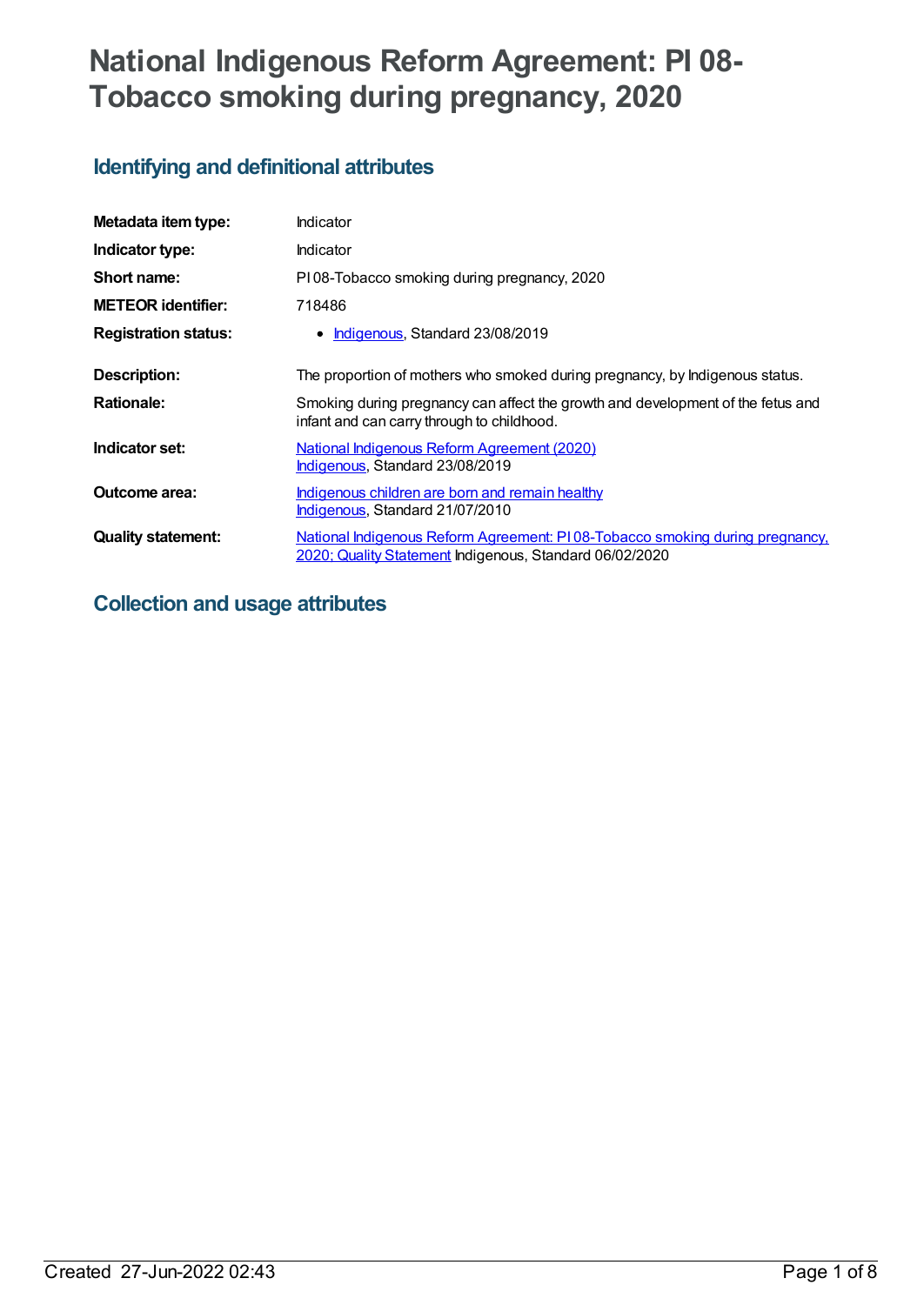**Computation description:** Analysis by state/territory and remoteness is based on the usual residence of the mother.

> Data exclude Australian non-residents, residents of external territories and records where state/territory of residence was not stated.

Crude rates are calculated for Indigenous Australians.

Age-standardised rates are calculated for Indigenous and non-Indigenous Australians.

Rate ratios and rate differences are calculated for comparisons between Indigenous and non-Indigenous Australians (using age-standardised rates).

#### **For variability bands:**

Variability bands are to be calculated for rates using the standard method (see Definition below).

#### **For trends:**

Percentage change and statistical significance of change is to be calculated (required for reporting of progress over time).

#### **Presentation:**

Number, rate expressed as a percentage, rate ratios, rate differences and variability bands.

#### **Definitions:**

Standard method for variability band computation:

Rates derived from administrative data counts are not subject to sampling error but may still be subject to natural random variation, especially for small counts. A 95% confidence interval (CI) for an estimate is a range of values which is very likely (95 times out of 100) to contain the true unknown value. Where the 95% CIs of two estimates do not overlap it can be concluded that there is a statistically significant difference between the two estimates. This is the standard method used in Australian Institute of Health and Welfare (AIHW) publications for which formulas can be sourced from Breslow and Day (1987) in the publication *Statistical methods in cancer research*. Typically in the standard method, the observed rate is assumed to have natural variability in the numerator count (for example, deaths, hospital visits) but not in the population denominator count. Also, the rate is assumed to have been generated from a Normal distribution ('Bell curve'). Random variation in the numerator count is assumed to be centred around the true value; that is, there is no systematic bias.

**Computation: Crude rate (expressed as a percentage):** 100 x (Numerator ÷ Denominator).

**[Age-standardised](https://meteor.aihw.gov.au/content/327276) rate (expressed as a percentage)**: calculated using the direct method, using five-year age groups from 15–19 to 40–44, with the 30 June 2001 Australian female estimated resident population (ERP) based on the 2001 Census as the standard population. Age-standardisation should be done in accordance with the National Indigenous Reform Agreement Performance Information Management Group (NIRAPIMG) agreed principles for direct agestandardisation (see Comments section. Note that Principle 4 is not applicable for this indicator).

**Rate ratio**: Indigenous age-standardised rate divided by non-Indigenous agestandardised rate.

**Rate difference:** Indigenous age-standardised rate minus non-Indigenous agestandardised rate.

**Variability band:** to be calculated using the standard method for estimating 95% CIs as follows:

*Crude rate:*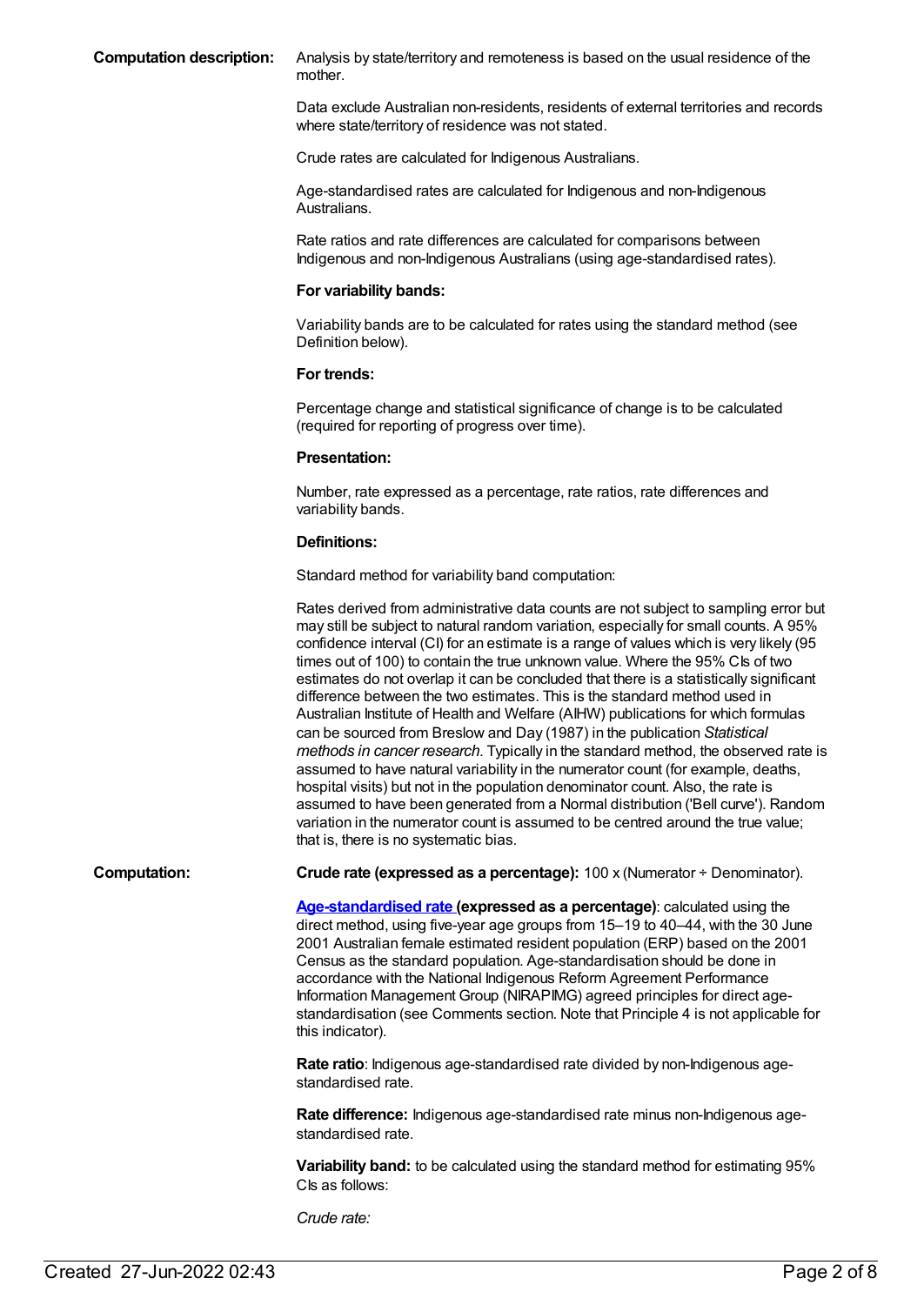$$
CI(CR)_{95\%} = CR \pm 100 \times 1.96 \times \sqrt{\frac{CR}{100} \left(1 - \frac{CR}{100}\right)}
$$

Where CI = confidence interval

CR = crude rate

n = number of females who gave birth with known smoking status

*Age-standardised rate:*

$$
CI(ASR)_{95\%} = ASR \pm 1.96 \times \sqrt{\sum_{i=1}^{I} \frac{w_i^2 d_i}{n_i^2}}
$$

Where CI = confidence interval

ASR = age-standardised rate

 $w<sub>i</sub>$  = the proportion of the standard population in age group i

 $d_i$  = the number of females who smoked during pregnancy in age group i

 $n_i$  = the number of females who gave birth that year with known smoking status in the population in age group i.

**Percentage change:** Calculated by multiplying the average annual change over the period by the number of data points less 1. This is then divided by the rate for the first year in the series and multiplied by 100.

The average annual change in rates, rate ratios and rate differences are calculated using linear regression which uses the least squares method to calculate a straight line that best fits the data and returns an array that best describes the line. The simple linear regression line,  $Y = a + bX$ , or 'slope' estimate was used to determine the average annual change in the data over the period. The formula used to calculate the slope estimate and standard error of the slope in Microsoft Excel is:

LINEST (known y's, known x's, true) entered as an array formula (Ctrl, Shift, Enter).

**Statistical significance of change:** The 95% CIs for the standard error of the slope estimate (average annual change) are used to determine whether the apparent increases or decreases in the data are statistically significant at the p<0.05 level. The formula used to calculate the CIs for the standard error of the slope estimate is:

95% C $I(x) = x \pm 1.96$  x SE $(x)$ 

where x is the average annual change (slope estimate). If the upper and lower 95% CIs do not include zero, then it can be concluded that there is statistical evidence of **Numerator: umerator: umerator: umerator: umerator: umerator: umerator: umerator: umerator: umerator: umerator: umerator: umerator: umerator: umerator: umerator: umerator: umerator: umer**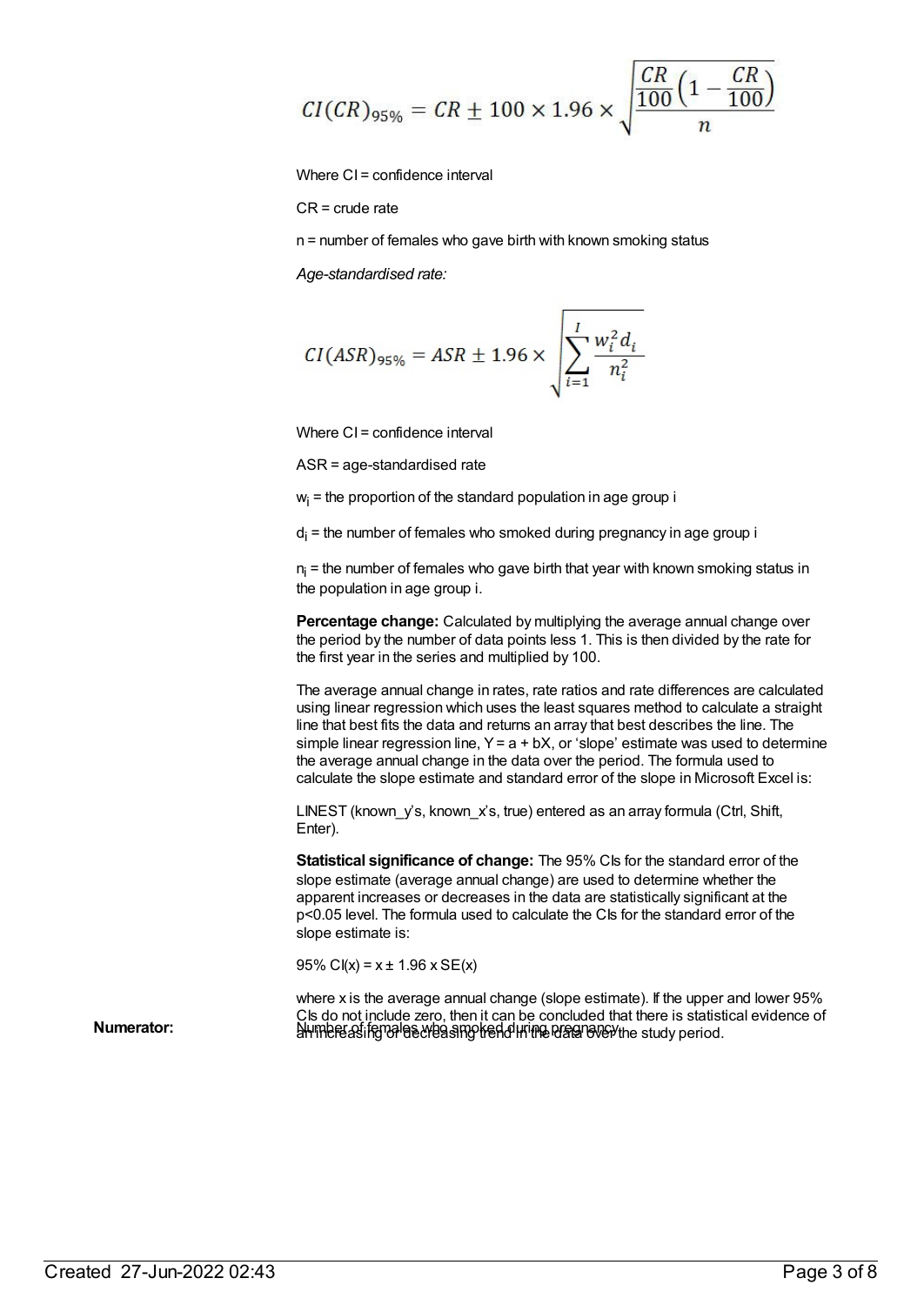### **Data Element**

Mother's smoking status during pregnancy.

#### **Data Source**

**AIHW National Perinatal Data [Collection](https://meteor.aihw.gov.au/content/392479) (NPDC)** 

#### **Guide for use**

Administrative by-product data.

### **Data Element / Data Set**

Female [\(pregnant\)—tobacco](https://meteor.aihw.gov.au/content/365404) smoking indicator (first twenty weeks of pregnancy), yes/no code N

#### **Data Source**

AIHW National Perinatal Data [Collection](https://meteor.aihw.gov.au/content/392479) (NPDC)

**NMDS / DSS**

[Perinatal](https://meteor.aihw.gov.au/content/517456) NMDS 2014-18

#### **Guide for use**

Administrative by-product data.

### **Data Element / Data Set**

Female [\(pregnant\)—tobacco](https://meteor.aihw.gov.au/content/365417) smoking indicator (after twenty weeks of pregnancy), yes/no code N

### **Data Source**

AIHW National Perinatal Data [Collection](https://meteor.aihw.gov.au/content/392479) (NPDC)

**NMDS / DSS**

[Perinatal](https://meteor.aihw.gov.au/content/517456) NMDS 2014-18

### **Guide for use**

Administrative by-product data.

**Denominator:** Total number of females who gave birth with known smoking status during pregnancy.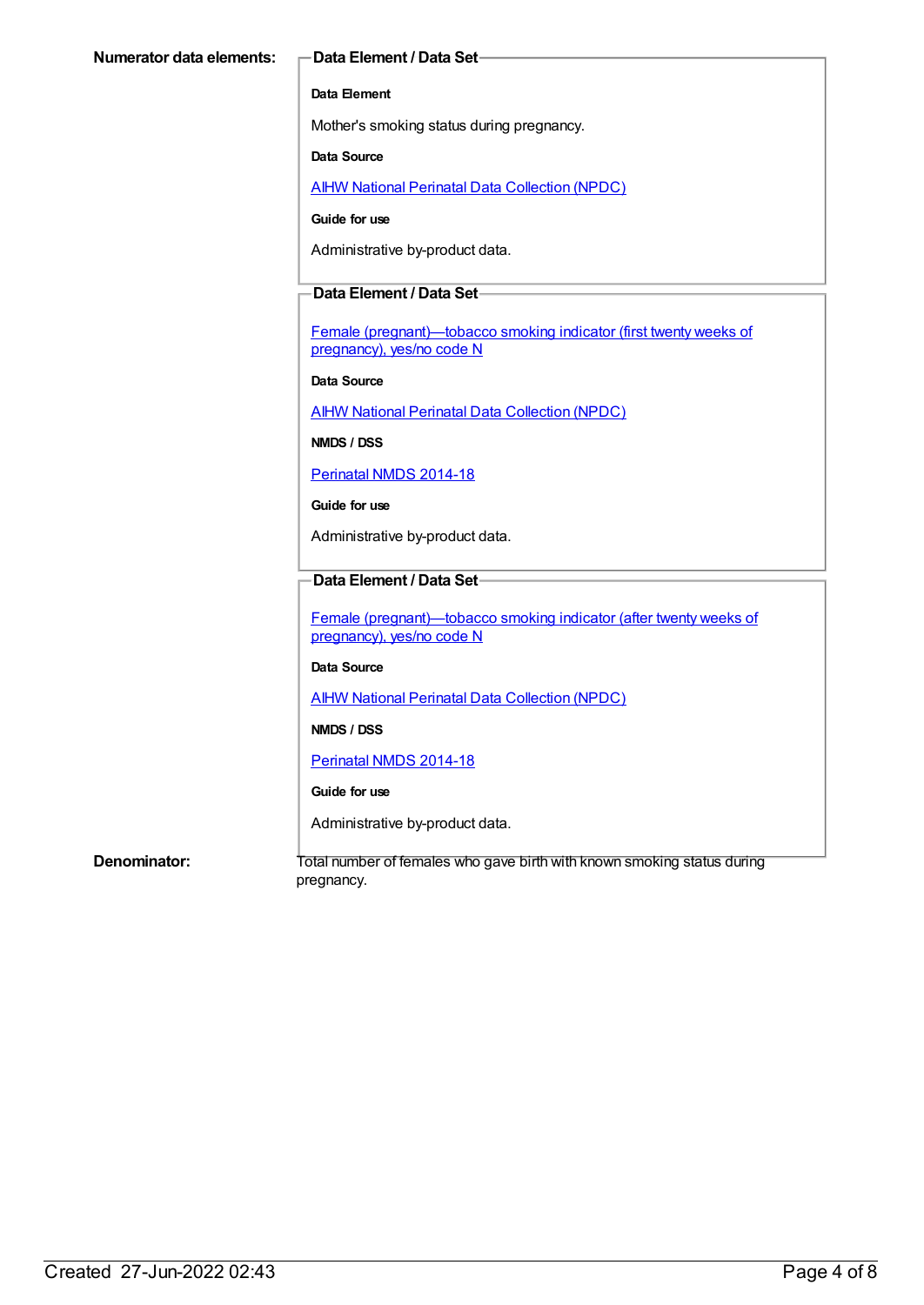#### **Denominator data elements:**

#### **Data Element / Data Set**

#### **Data Element**

Mother's smoking status during pregnancy.

#### **Data Source**

AIHW National Perinatal Data [Collection](https://meteor.aihw.gov.au/content/392479) (NPDC)

#### **Guide for use**

Data source type: Administrative by-product data.

#### **Data Element / Data Set**

Female [\(pregnant\)—tobacco](https://meteor.aihw.gov.au/content/365404) smoking indicator (first twenty weeks of pregnancy), yes/no code N

#### **Data Source**

AIHW National Perinatal Data [Collection](https://meteor.aihw.gov.au/content/392479) (NPDC)

**NMDS / DSS**

#### [Perinatal](https://meteor.aihw.gov.au/content/517456) NMDS 2014-18

**Guide for use**

Administrative by-product data.

#### **Data Element / Data Set**

Female [\(pregnant\)—tobacco](https://meteor.aihw.gov.au/content/365417) smoking indicator (after twenty weeks of pregnancy), yes/no code N

#### **Data Source**

AIHW National Perinatal Data [Collection](https://meteor.aihw.gov.au/content/392479) (NPDC)

**NMDS / DSS**

[Perinatal](https://meteor.aihw.gov.au/content/517456) NMDS 2014-18

#### **Guide for use**

Administrative by-product data.

#### **Disaggregation: Current period**—(2017):

For Indigenous females only (number and crude rate):

Total and state/territory and remoteness area, by smoking status.

**Time series**—2007, 2008, 2009, 2010, 2011, 2012, 2013, 2014, 2015, 2016 (the data for these years have been previously supplied), 2017 (required for reporting):

For Indigenous and non-Indigenous females (number, age-standardised rate, rate ratio, rate difference and variability bands):

Total and state/territory and remoteness area (from 2012 onwards), by Indigenous status.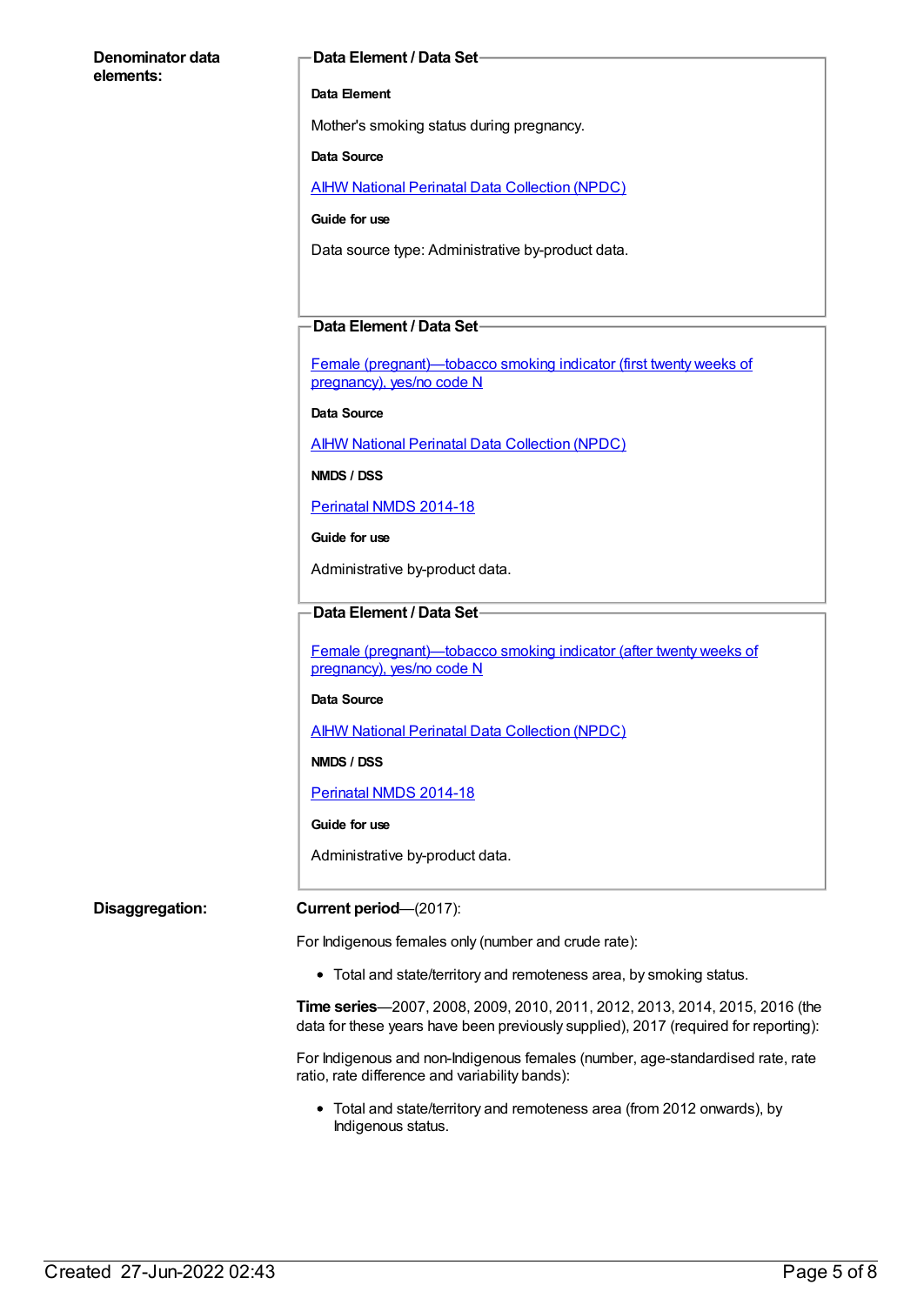#### **Disaggregation data elements:**

#### **Data Element / Data Set**

[Person—Indigenous](https://meteor.aihw.gov.au/content/291036) status, code N

#### **Data Source**

AIHW National Perinatal Data [Collection](https://meteor.aihw.gov.au/content/392479) (NPDC)

**NMDS / DSS**

[Perinatal](https://meteor.aihw.gov.au/content/517456) NMDS 2014-18

**Guide for use**

Data source type: Administrative by-product data.

#### **Data Element / Data Set**

[Person—area](https://meteor.aihw.gov.au/content/659725) of usual residence, statistical area level 2 (SA2) code (ASGS 2016) N(9)

#### **Data Source**

AIHW National Perinatal Data [Collection](https://meteor.aihw.gov.au/content/392479) (NPDC)

**NMDS / DSS**

[Perinatal](https://meteor.aihw.gov.au/content/517456) NMDS 2014-18

**Guide for use**

Data source type: Administrative by-product data.

Used for disaggregation by state/territory and remoteness area. Classifications for remoteness area are based on: the Australian Statistical Geography Standard (ASGS) 2016 from 2017; the ASGS 2011 from 2012 to 2016; and the Australian Standard Geographical Classification (ASGC) prior to 2012.

**Comments:** Most recent data available for the 2020 National Indigenous Reform Agreement (NIRA) Report (2018–19 reporting cycle) is 2017.

> There were no data elements in the Perinatal national minimum data set (NMDS) for maternal smoking in pregnancy prior to July 2010. A program for national data development was completed in 2009 to add nationally agreed data items on smoking during pregnancy to the Perinatal NMDS from 1 July 2010. For earlier time periods, non-standardised information is obtained as part of the National Perinatal Data Collection (NPDC).

Data about maternal smoking in pregnancy were available from the 2012 report onwards for all states and territories. For the 2010 and 2011 reports, data were available for New South Wales, Victoria, Queensland, the Australian Capital Territory and the Northern Territory.

Information is included in the NPDC for all live births and stillbirths of at least 400 grams birthweight or at least 20 weeks gestation.

Maternal age is the age at the time of giving birth.

To report trends, the body assessing progress over time may separately request percentage change and statistical significance testing for this indicator directly from the data provider (AIHW).

Variability bands accompanying perinatal data should be used for the purpose of comparisons over time and for national estimates at a point in time for Indigenous/non-Indigenous comparisons.

Baseline year for the Council of Australian Governments' Closing the Gap target (Halve the gap in mortality rates for Indigenous children under 5 within a decade) is 2008; baseline year for this indicator is 2007; target year is 2018.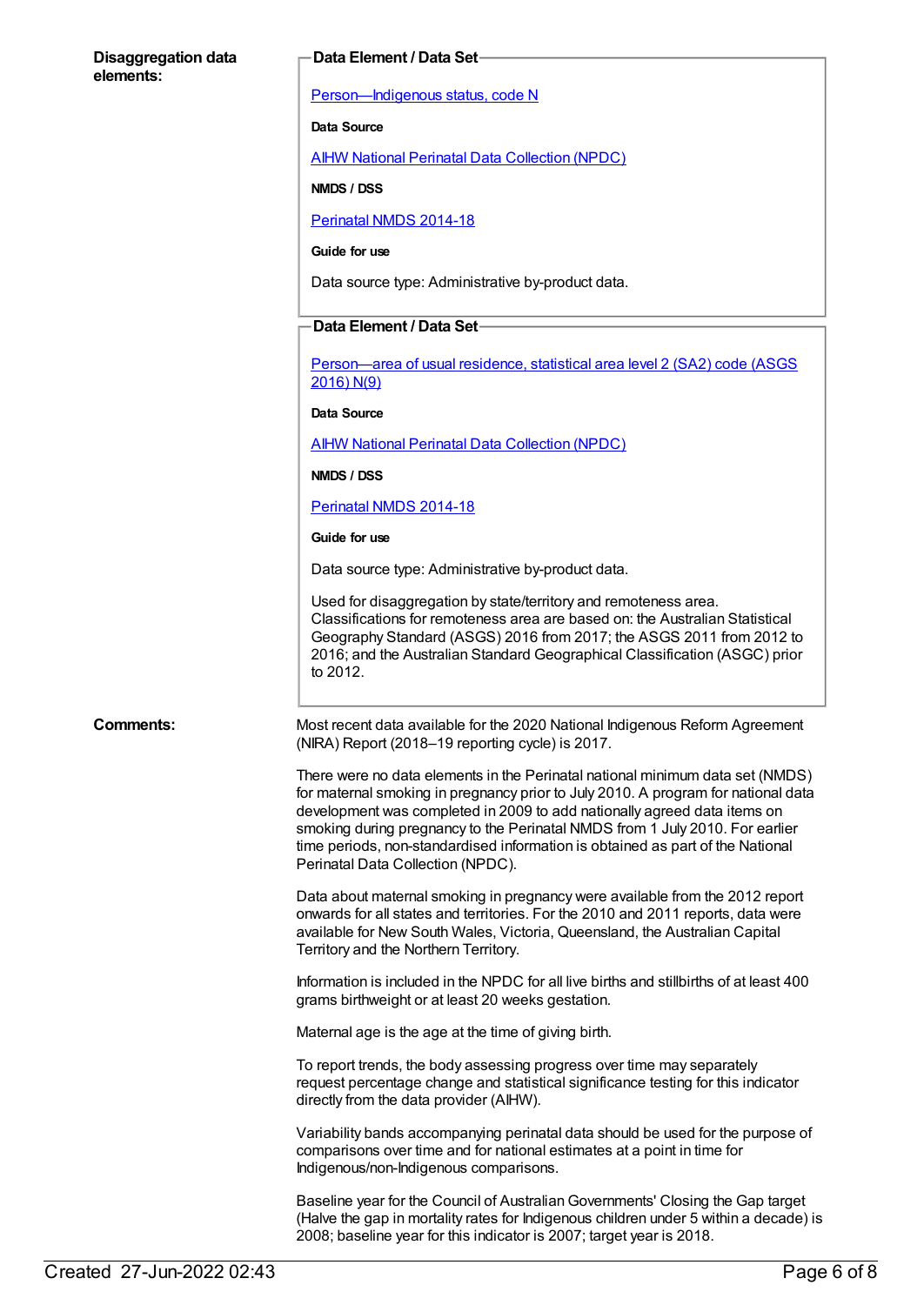#### **NIRAPIMGagreed Principles for reporting directly age-standardised rates for administrative data.**

Note that Principle 4 is not applicable for this indicator.

**Overarching principle:** Before undertaking age-standardisation, analysts must investigate the data being used to understand the age-specific distribution and any limitations that may impact on the results.

**Principle 1:** The standard population used should be the Australian estimated resident population as at 30 June 2001 (for this indicator, females aged 15–44) based on the 2001 Census.

**Principle 2:** If the denominator is less than 30 in any one age group, then do not attempt to produce age-standardised rates.

Age groups may be collapsed to obtain a denominator of 30 or more (provided that this is in accordance with Principle 3).

**Principle 3:** If the total number of Indigenous events (for example, deaths, hospital separations) is less than 20, then do not attempt to produce age-standardised rates.

Combining several years of data, or aggregating jurisdictions should be considered to obtain a total of 20 or more events.

If this does not meet the purpose (that is, data are required for time series or jurisdictional comparisons), or does not result in a total of 20 or more events, then other measures and contextual information should be reported instead of agestandardised rates which could include total number of events, crude rates, agespecific rates, age-specific rate ratios and median age at death.

**Principle 4:** Not applicable.

**Principle 5:** Additional contextual information (most importantly age-specific rates and ratios) should be provided in addition to age-standardised rates when:

a) the age-standardised rates and rate ratios lie largely outside the range of the age-specific rates and rate ratios

b) the pattern of age-specific rates of the Indigenous and non-Indigenous populations differ substantially (for example, deaths from a certain cause concentrate on younger ages for the Indigenous population while for the non-Indigenous they may occur at older ages)

c) the age-specific rates depart from the assumption of a uniform increase in death with age (for example, injury which peaks in the young adult to middle-ages and certain cancers amenable to treatment for some age groups)

d) the condition of interest is largely confined to a specific age range (for example, sexually transmitted infections (STIs) and females who give birth). In such instances, age-standardisation could be restricted to include the age groups within this age range only.

**Principle 6:** For conditions restricted to a specific age group (for example, conditions originating in the perinatal period and sudden infant death syndrome (SIDS)), it is recommended to report the age-specific rate for the age group of interest instead of the age-standardised rate.

The term 'Aboriginal and Torres Strait Islander people' is preferred when referring to the separate Indigenous peoples of Australia. However, the term 'Indigenous' is used interchangeably with 'Aboriginal and Torres Strait Islander' in this indicator to assist readability.

## **Representational attributes**

| <b>Representation class:</b> | Percentage |
|------------------------------|------------|
|------------------------------|------------|

**Data type:** Real